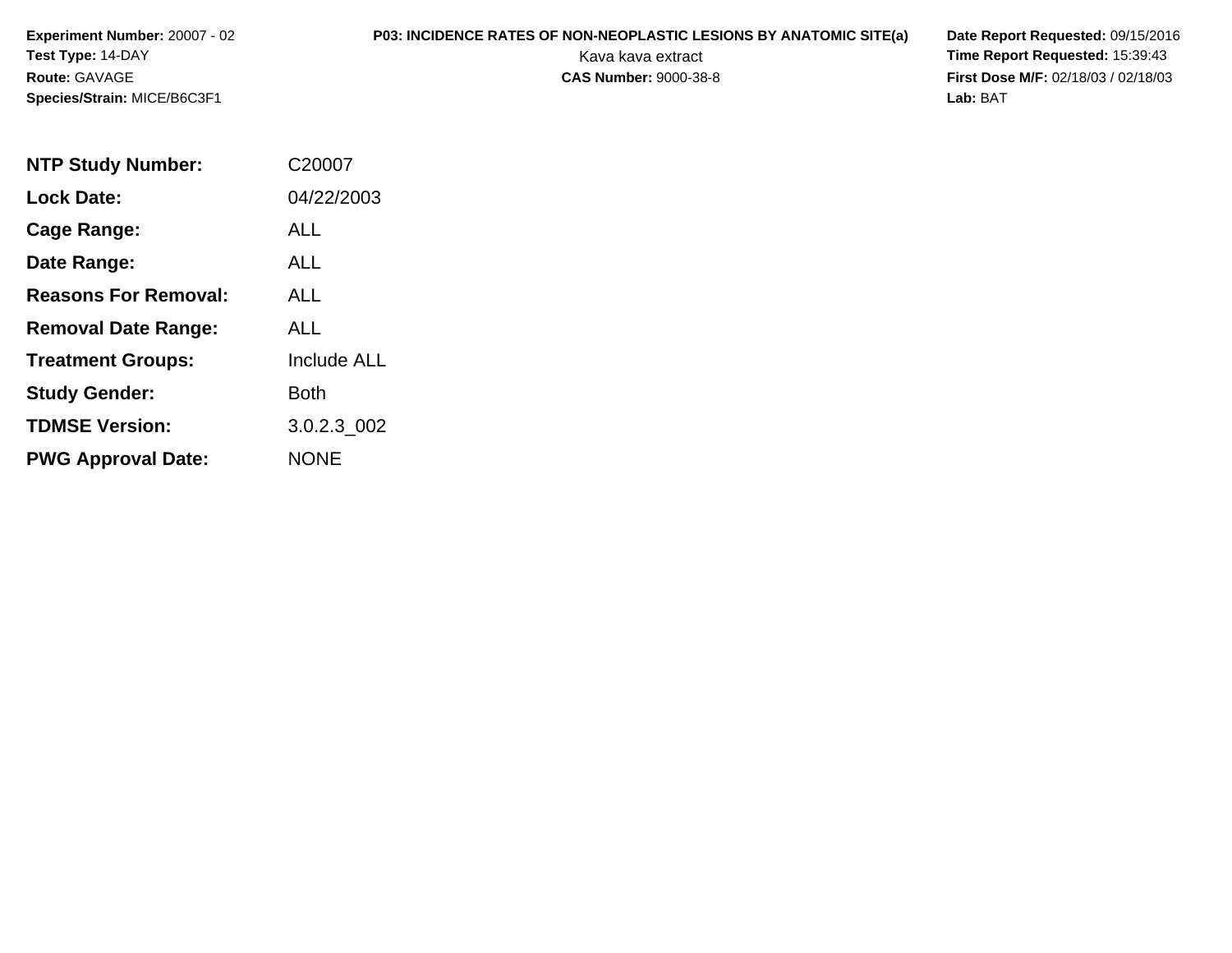| Experiment Number: 20007 - 02<br>Test Type: 14-DAY<br>Route: GAVAGE<br>Species/Strain: MICE/B6C3F1                                | <b>P03: INCIDENCE RATES OF NON-NEOPLASTIC LESIONS BY ANATOMIC SITE(a)</b><br>Kava kava extract<br><b>CAS Number: 9000-38-8</b> |                 |           |          | Date Report Requested: 09/15/2016<br>Time Report Requested: 15:39:43<br>First Dose M/F: 02/18/03 / 02/18/03<br>Lab: BAT |                  |
|-----------------------------------------------------------------------------------------------------------------------------------|--------------------------------------------------------------------------------------------------------------------------------|-----------------|-----------|----------|-------------------------------------------------------------------------------------------------------------------------|------------------|
| <b>B6C3F1 MICE MALE</b>                                                                                                           | 0 G/KG                                                                                                                         | 0.125 G/KG      | 0.25 G/KG | 0.5 G/KG | 1.0 G/KG                                                                                                                | 2.0 G/KG         |
| <b>Disposition Summary</b>                                                                                                        |                                                                                                                                |                 |           |          |                                                                                                                         |                  |
| <b>Animals Initially In Study</b><br><b>Early Deaths</b><br><b>Moribund Sacrifice</b><br><b>Natural Death</b><br><b>Survivors</b> | $5\phantom{.0}$                                                                                                                | $5\phantom{.0}$ | 5         | 5        | ${\bf 5}$                                                                                                               | $\sqrt{5}$<br>1  |
| <b>Terminal Sacrifice</b><br><b>Animals Examined Microscopically</b>                                                              | 5<br>$5\phantom{.0}$                                                                                                           | $5\phantom{.0}$ | 5         | 5        | ${\bf 5}$<br>5                                                                                                          | 3<br>5           |
| <b>ALIMENTARY SYSTEM</b>                                                                                                          |                                                                                                                                |                 |           |          |                                                                                                                         |                  |
| Liver<br>Depletion Glycogen                                                                                                       | (5)                                                                                                                            | (0)             | (0)       | (0)      | (5)                                                                                                                     | (5)<br>2(40%)    |
| Inflammation, Chronic<br>Hepatocyte, Hypertrophy                                                                                  | 3(60%)                                                                                                                         |                 |           |          | 3(60%)                                                                                                                  | 3(60%)<br>3(60%) |
| CARDIOVASCULAR SYSTEM                                                                                                             |                                                                                                                                |                 |           |          |                                                                                                                         |                  |
| None                                                                                                                              |                                                                                                                                |                 |           |          |                                                                                                                         |                  |
| <b>ENDOCRINE SYSTEM</b>                                                                                                           |                                                                                                                                |                 |           |          |                                                                                                                         |                  |
| None                                                                                                                              |                                                                                                                                |                 |           |          |                                                                                                                         |                  |
| <b>GENERAL BODY SYSTEM</b>                                                                                                        |                                                                                                                                |                 |           |          |                                                                                                                         |                  |
| None                                                                                                                              |                                                                                                                                |                 |           |          |                                                                                                                         |                  |
| <b>GENITAL SYSTEM</b>                                                                                                             |                                                                                                                                |                 |           |          |                                                                                                                         |                  |
| None                                                                                                                              |                                                                                                                                |                 |           |          |                                                                                                                         |                  |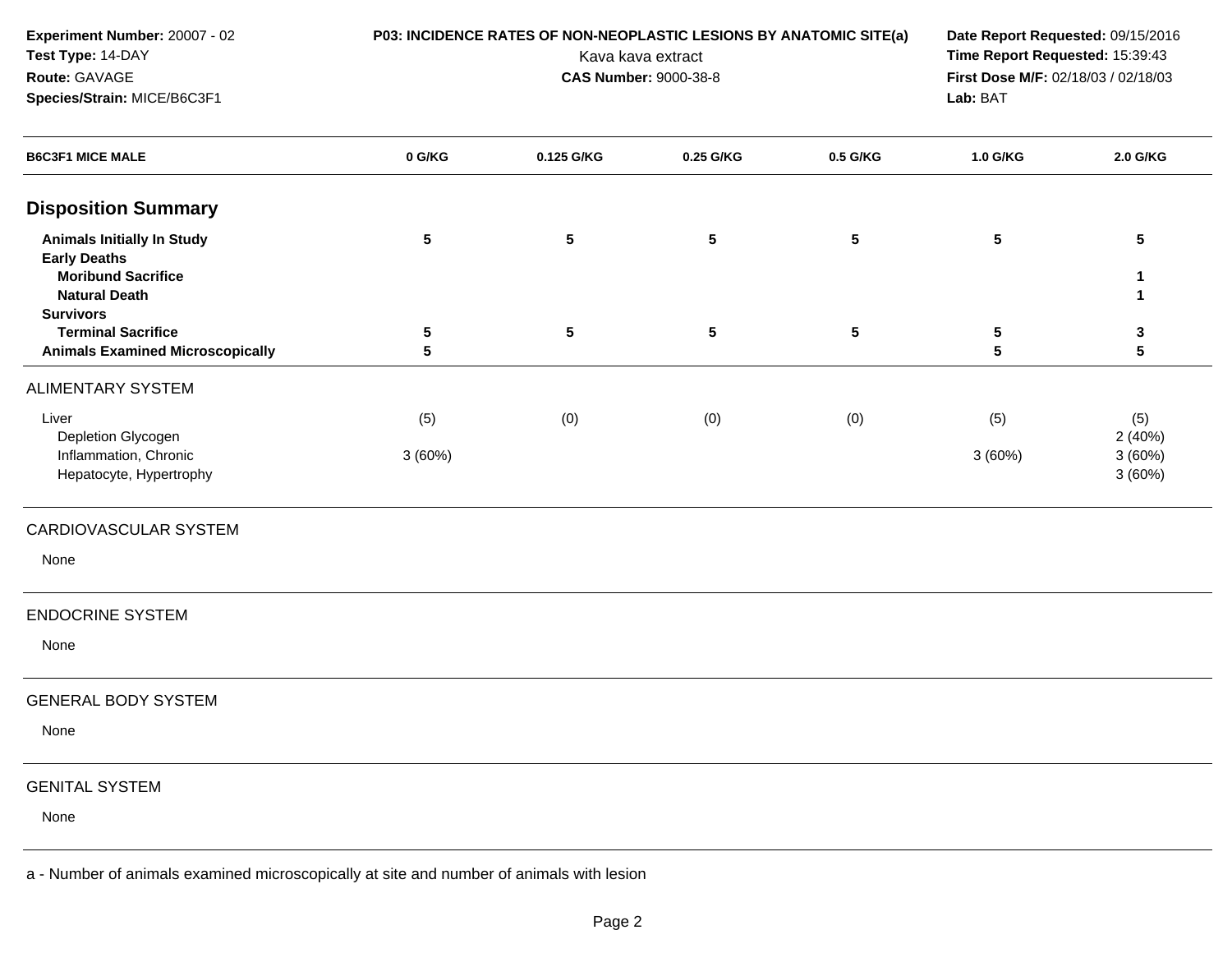| Experiment Number: 20007 - 02<br>Test Type: 14-DAY<br>Route: GAVAGE<br>Species/Strain: MICE/B6C3F1 |        | P03: INCIDENCE RATES OF NON-NEOPLASTIC LESIONS BY ANATOMIC SITE(a)<br>Kava kava extract<br><b>CAS Number: 9000-38-8</b> | Date Report Requested: 09/15/2016<br>Time Report Requested: 15:39:43<br>First Dose M/F: 02/18/03 / 02/18/03<br>Lab: BAT |          |          |                |
|----------------------------------------------------------------------------------------------------|--------|-------------------------------------------------------------------------------------------------------------------------|-------------------------------------------------------------------------------------------------------------------------|----------|----------|----------------|
| <b>B6C3F1 MICE MALE</b>                                                                            | 0 G/KG | 0.125 G/KG                                                                                                              | 0.25 G/KG                                                                                                               | 0.5 G/KG | 1.0 G/KG | 2.0 G/KG       |
| <b>HEMATOPOIETIC SYSTEM</b>                                                                        |        |                                                                                                                         |                                                                                                                         |          |          |                |
| None                                                                                               |        |                                                                                                                         |                                                                                                                         |          |          |                |
| <b>INTEGUMENTARY SYSTEM</b>                                                                        |        |                                                                                                                         |                                                                                                                         |          |          |                |
| None                                                                                               |        |                                                                                                                         |                                                                                                                         |          |          |                |
| MUSCULOSKELETAL SYSTEM                                                                             |        |                                                                                                                         |                                                                                                                         |          |          |                |
| None                                                                                               |        |                                                                                                                         |                                                                                                                         |          |          |                |
| NERVOUS SYSTEM                                                                                     |        |                                                                                                                         |                                                                                                                         |          |          |                |
| <b>Brain</b>                                                                                       | (5)    | (0)                                                                                                                     | (0)                                                                                                                     | (0)      | (0)      | (5)            |
| <b>RESPIRATORY SYSTEM</b>                                                                          |        |                                                                                                                         |                                                                                                                         |          |          |                |
| Lung                                                                                               | (5)    | (0)                                                                                                                     | (0)                                                                                                                     | (0)      | (0)      | (5)            |
| SPECIAL SENSES SYSTEM                                                                              |        |                                                                                                                         |                                                                                                                         |          |          |                |
| None                                                                                               |        |                                                                                                                         |                                                                                                                         |          |          |                |
| <b>URINARY SYSTEM</b>                                                                              |        |                                                                                                                         |                                                                                                                         |          |          |                |
| Kidney<br>Cortex, Renal Tubule, Regeneration                                                       | (5)    | (0)                                                                                                                     | (0)                                                                                                                     | (0)      | (0)      | (5)<br>1 (20%) |
|                                                                                                    |        |                                                                                                                         |                                                                                                                         |          |          |                |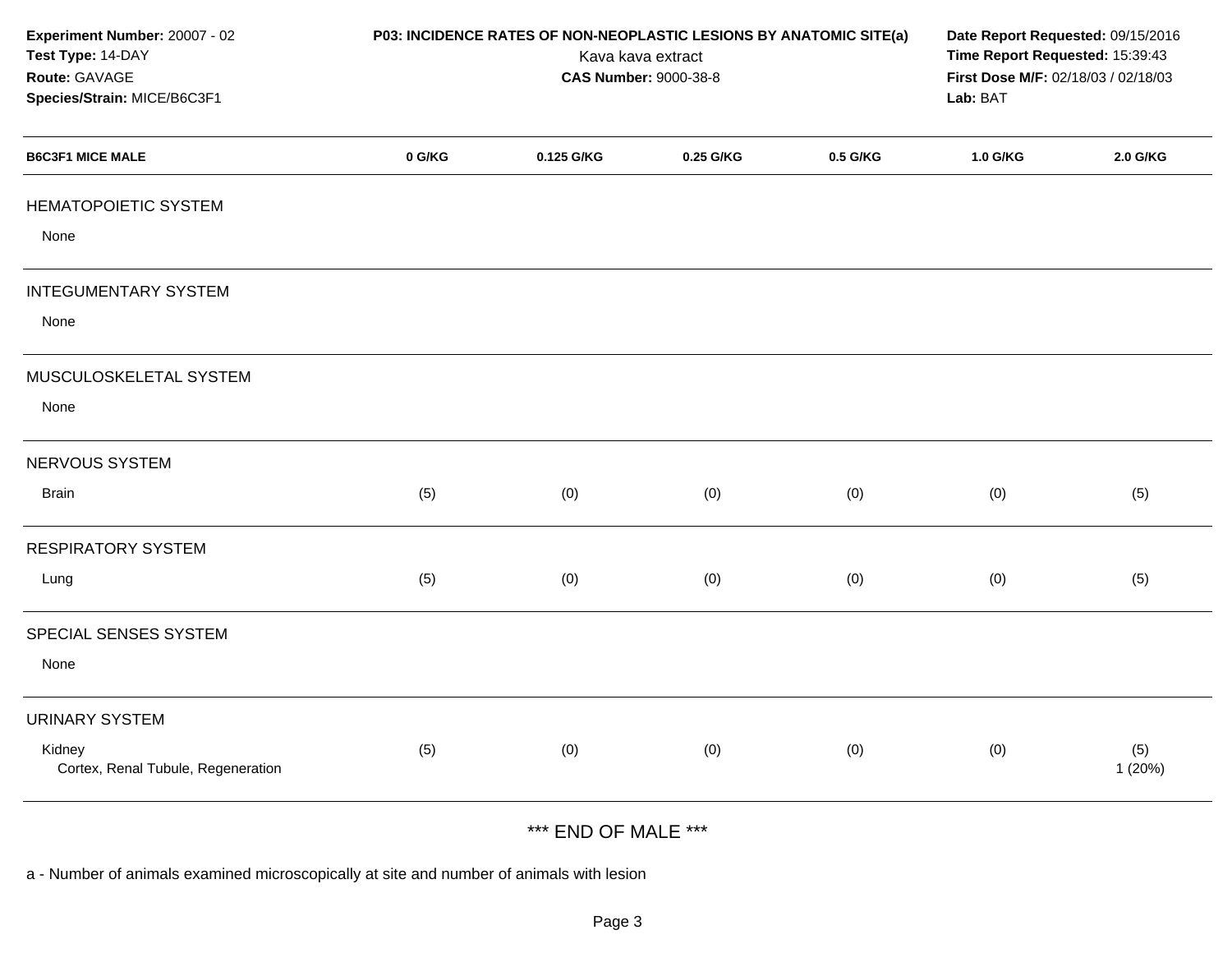| Experiment Number: 20007 - 02<br>Test Type: 14-DAY<br>Route: GAVAGE<br>Species/Strain: MICE/B6C3F1 | P03: INCIDENCE RATES OF NON-NEOPLASTIC LESIONS BY ANATOMIC SITE(a)<br>Kava kava extract<br><b>CAS Number: 9000-38-8</b> |                 |                 |          | Date Report Requested: 09/15/2016<br>Time Report Requested: 15:39:43<br>First Dose M/F: 02/18/03 / 02/18/03<br>Lab: BAT |                             |
|----------------------------------------------------------------------------------------------------|-------------------------------------------------------------------------------------------------------------------------|-----------------|-----------------|----------|-------------------------------------------------------------------------------------------------------------------------|-----------------------------|
| <b>B6C3F1 MICE FEMALE</b>                                                                          | 0 G/KG                                                                                                                  | 0.125 G/KG      | 0.25 G/KG       | 0.5 G/KG | 1.0 G/KG                                                                                                                | 2.0 G/KG                    |
| <b>Disposition Summary</b>                                                                         |                                                                                                                         |                 |                 |          |                                                                                                                         |                             |
| <b>Animals Initially In Study</b><br><b>Early Deaths</b><br><b>Survivors</b>                       | ${\bf 5}$                                                                                                               | $5\phantom{.0}$ | ${\bf 5}$       | 5        | ${\bf 5}$                                                                                                               | $5\phantom{.0}$             |
| <b>Terminal Sacrifice</b><br><b>Animals Examined Microscopically</b>                               | 5<br>5                                                                                                                  | $5\phantom{.0}$ | $5\phantom{.0}$ | 5        | ${\bf 5}$<br>5                                                                                                          | 5<br>$5\phantom{a}$         |
| <b>ALIMENTARY SYSTEM</b>                                                                           |                                                                                                                         |                 |                 |          |                                                                                                                         |                             |
| Liver<br>Inflammation, Chronic<br>Hepatocyte, Hypertrophy                                          | (5)<br>4 (80%)                                                                                                          | (0)             | (0)             | (0)      | (5)<br>5 (100%)                                                                                                         | (5)<br>5 (100%)<br>5 (100%) |
| CARDIOVASCULAR SYSTEM                                                                              |                                                                                                                         |                 |                 |          |                                                                                                                         |                             |
| None                                                                                               |                                                                                                                         |                 |                 |          |                                                                                                                         |                             |
| <b>ENDOCRINE SYSTEM</b>                                                                            |                                                                                                                         |                 |                 |          |                                                                                                                         |                             |
| None                                                                                               |                                                                                                                         |                 |                 |          |                                                                                                                         |                             |
| <b>GENERAL BODY SYSTEM</b>                                                                         |                                                                                                                         |                 |                 |          |                                                                                                                         |                             |
| None                                                                                               |                                                                                                                         |                 |                 |          |                                                                                                                         |                             |
| <b>GENITAL SYSTEM</b>                                                                              |                                                                                                                         |                 |                 |          |                                                                                                                         |                             |
| None                                                                                               |                                                                                                                         |                 |                 |          |                                                                                                                         |                             |
| HEMATOPOIETIC SYSTEM                                                                               |                                                                                                                         |                 |                 |          |                                                                                                                         |                             |

None